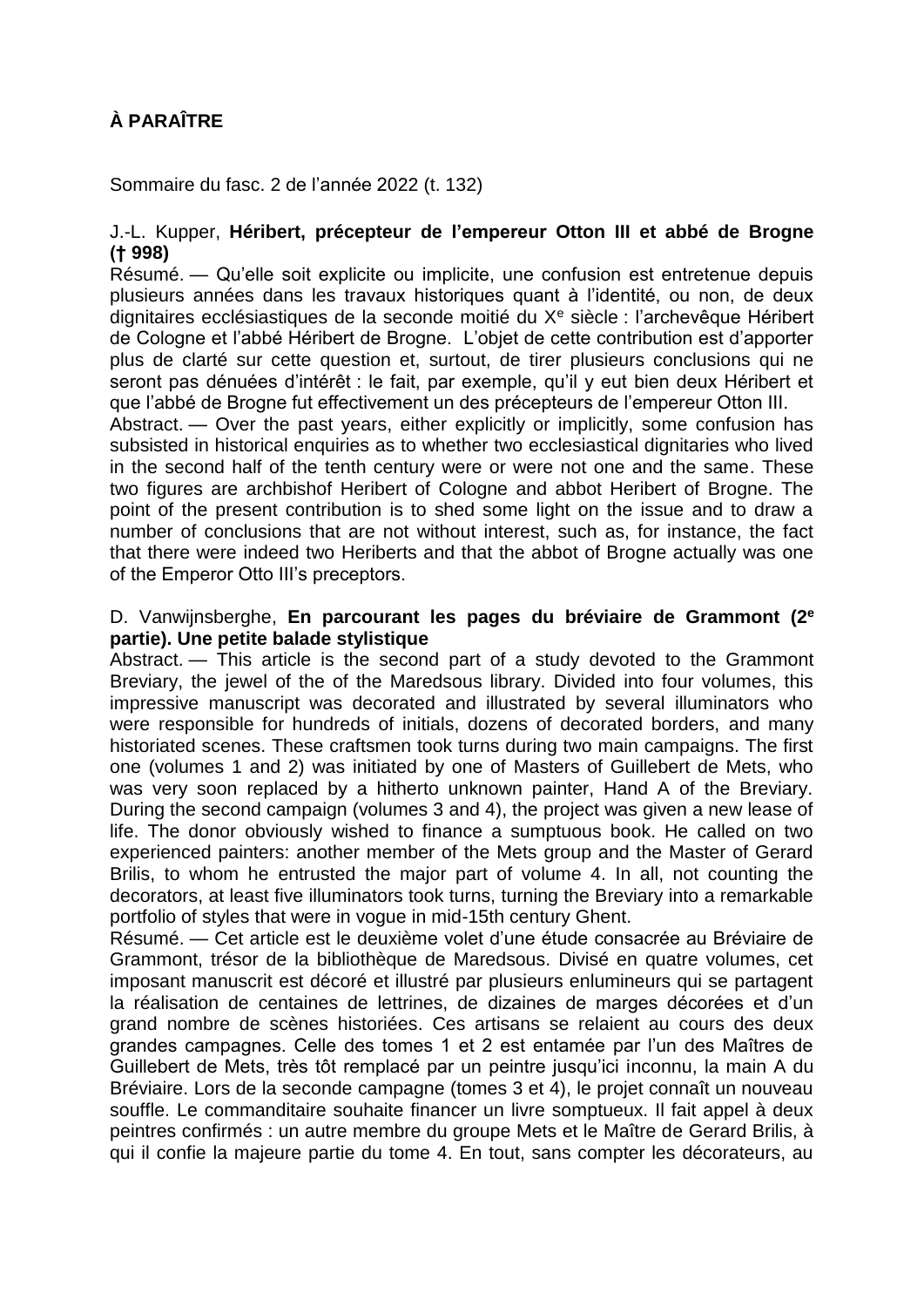moins cinq peintres se relaient, faisant du Bréviaire un remarquable portfolio de styles en vogue à Gand vers le milieu du XV<sup>e</sup> siècle.

#### F. De Vriendt, **« La bien aimée de saint Pierre » : un projet d'histoire sacrée du Namurois élaboré par deux jésuites (***ca* **1653/54-1660) (Bruxelles, Bibl. des Bollandistes, ms. 455)**

Résumé. — Comptant près de 540 pages, le manuscrit 455 de la Bibliothèque des Bollandistes (Bruxelles) renferme des notes inédites sur les établissements religieux de l'ancien diocèse de Namur, qui incluait alors aussi l'actuel Brabant wallon, les saints qui y étaient honorés (27 « éloges ») et les comtes de Namur. Ce recueil fut élaboré entre 1653 et 1660 par deux jésuites namurois (un auteur et un correcteur), dont l'un est peut-être à identifier à Gilles de Namur. La compilation s'apparente à un travail préparatoire visant à la publication d'une *Histoire ecclésiastique* du diocèse, qui n'aboutit cependant jamais. Le présent article étudie la qualité, très médiocre, de l'œuvre sur le plan historique, les sources utilisées (une liste de 102 auteurs figure dans le recueil lui-même), signale quelques informations factuelles intéressantes, et souligne les visées du projet éditorial : doter Namur, et son jeune évêché (érigé en 1559), d'une mythographie vantant l'ancienneté de ses origines chrétiennes, et les associant à une « légende apostolique », dans laquelle S. Materne apparaît comme un émissaire de S. Pierre. Ce recueil s'inscrit ainsi dans le courant des histoires sacrées à caractère patriotique qui fleurissent en Europe au XVII<sup>e</sup> s. dans le cadre de la Réforme catholique.

Abstract. — The manuscript 455 of the Bibliothèque des Bollandistes (Brussels) contains almost 540 pages of unpublished notes about the religious establishments of the former diocese of Namur, which at that time also included what is now Walloon Brabant, the saints who were honoured there (27 « eulogies ») and a list of the Counts of Namur. This collection was mostly compiled between 1653 and 1660 by two Jesuits from Namur (an author and a corrector), one of whom is believed to be Gilles of Namur. The compilation resembles a preparatory work for the publication of an ecclesiastical history of the diocese, which was never completed. The present article studies the very mediocre quality of the work from an historical point of view. The sources used (a list of 102 authors appears in the volume itself), point out some interesting factual information, and, above all, underlines the aims of the editorial project: to endow Namur and its young bishopric (established in 1559) with a mythography extolling the antiquity of its Christian origins, and associating them with an "apostolic legend", that of making St. Materne an emissary of St. Peter. This compilation is thus in line with the trend of sacred stories of a patriotic nature that flourished in the 17th century in the context of the Catholic Reformation.

## L. Courtois, **Dom Laurent Janssens (1855-1925) : Itinéraire d'un haut prélat romain au temps du modernisme**

Résumé. — Tout qui aborde les turbulences théologiques qui parcourent l'Église catholique au tournant des  $XIX^e$  et  $XX^e$  siècles – et qui culminera avec la crise moderniste (1903-1914) – ne peut guère éviter la figure de dom Laurent Janssens (1855-1925), prêtre du diocèse de Gand (1877), puis moine bénédictin de l'abbaye de Maredsous (à partir de 1880). Théologien brillant aux multiples talents, il commence une carrière comme professeur à l'abbaye, avant d'être nommé en 1893 recteur du nouveau Collège Saint-Anselme qui se construit à Rome et commence alors une prometteuse carrière à la curie romaine comme consulteur pour la Congrégation de l'Index (1895) – absorbée par le Saint-Office (en 1917) –, à la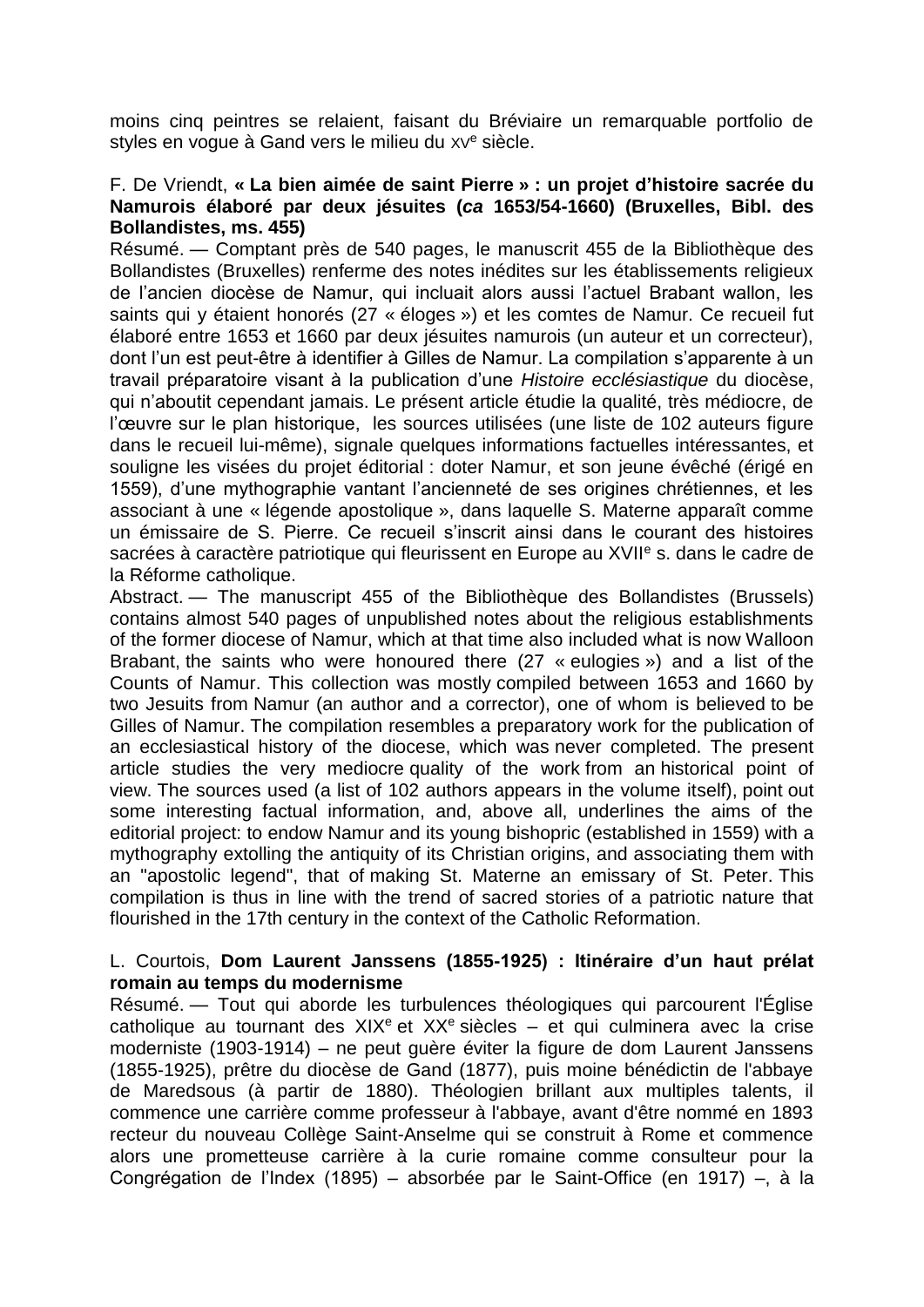Commission biblique (1905) et à la Congrégation des religieux (1908). Une grave maladresse diplomatique, lors de la visite de l'ancien président des États-Unis à Rome en 1910, provoquera sa démission de la Congrégation des religieux et la ruine définitive de ses ambitions cardinalices, mais il conservera ses autres charges. À ce titre, il a participé à la plupart des instructions importantes de censure menées à l'époque (1895-1925) par l'Index, le Saint-Office et la Commission biblique : Schell, Loisy, Turmel, etc.

Abstract. — Anyone who deals with the theological turbulence in the Catholic Church at the turn of the nineteenth and twentieth centuries – culminating in the modernist crisis (1903-1914) – can hardly avoid the figure of Dom Laurent Janssens (1855- 1925), a priest of the diocese of Ghent (1877), then a Benedictine monk at Maredsous Abbey (from 1880). A brilliant and multi-talented theologian, he began his career as a professor at the abbey, before being appointed rector of the new Saint Anselm College in Rome in 1893. He then began a promising career in the Roman Curia as a consultant for the Congregation of the Index (1895) – absorbed by the Holy Office (in 1917) –, the Biblical Commission (1905) and the Congregation of Religious (1908). A serious diplomatic blunder during the visit of the former President of the United States to Rome in 1910 led to his resignation from the Congregation of Religious and the definitive ruin of his cardinal ambitions, but he retained his other offices. In this capacity, he participated in most of the important censorship investigations carried out at the time (1895-1925) by the Index, the Holy Office and the Biblical Commission: Schell, Loisy, Turmel, etc.

#### D. Zaganas, **Le** *Commentaire sur Isaïe* **5, 1b et 11-12 attribué à Basile : une exégèse composite**

Abstract. — This article intends to look into the literary genesis of the *Commentary on Isaiah* attributed to Basil of Caesarea. Focusing on the multiple exegesis of Is 5:1b and 5:11-12, it highlights the composite and inconsistent nature of these sections. In fact, what looks like a plural reading of Is 5:1b is a heterogeneous collection of interpretations *around* this verse, which draws on now lost sources, one of which is also attested in Nilus' correspondence. As for the long section on Is 5:11-12, it consists of a heteroclite and ill-ordered mixture of interpretations and developments *around* this passage, which presents a notable dependence on Basil of Caesarea's homilies, especially the *In ebriosos*, and Origen's (lost) commentary on Isaiah. Instead of a learned biblical commentary, this is a rather second-hand exegesis, which awkwardly combines various borrowed elements, more or less reworked, with one another and with the confused voice of the *Commentary*'s "author".

Résumé. — Cet article se propose d'étudier la genèse littéraire du *Commentaire sur Isaïe* attribué à Basile de Césarée. En se concentrant sur l'exégèse multiple d'*Is* 5, 1b et 11-12, il met en évidence le caractère composite et peu cohérent de ces sections de texte. De fait, ce qui se présente comme une lecture plurielle d'*Is* 5, 1b est un recueil hétérogène d'interprétations *autour* de ce verset, qui puise dans des sources aujourd'hui perdues, dont l'une est aussi attestée dans la correspondance de Nil. Quant à la longue section sur *Is* 5, 11-12, elle consiste à un mélange hétéroclite et mal ordonné d'interprétations et de développements *autour* de ce passage, qui présente une dépendance notable à l'égard des homélies de Basile de Césarée, en particulier l'*In ebriosos*, et du commentaire (perdu) d'Origène sur Isaïe. Au lieu d'un commentaire savant du texte biblique, on a plutôt affaire ici à une exégèse de seconde main, qui combine maladroitement divers éléments empruntés, plus ou moins remaniés, entre eux et avec la voix confuse de l' « auteur » du